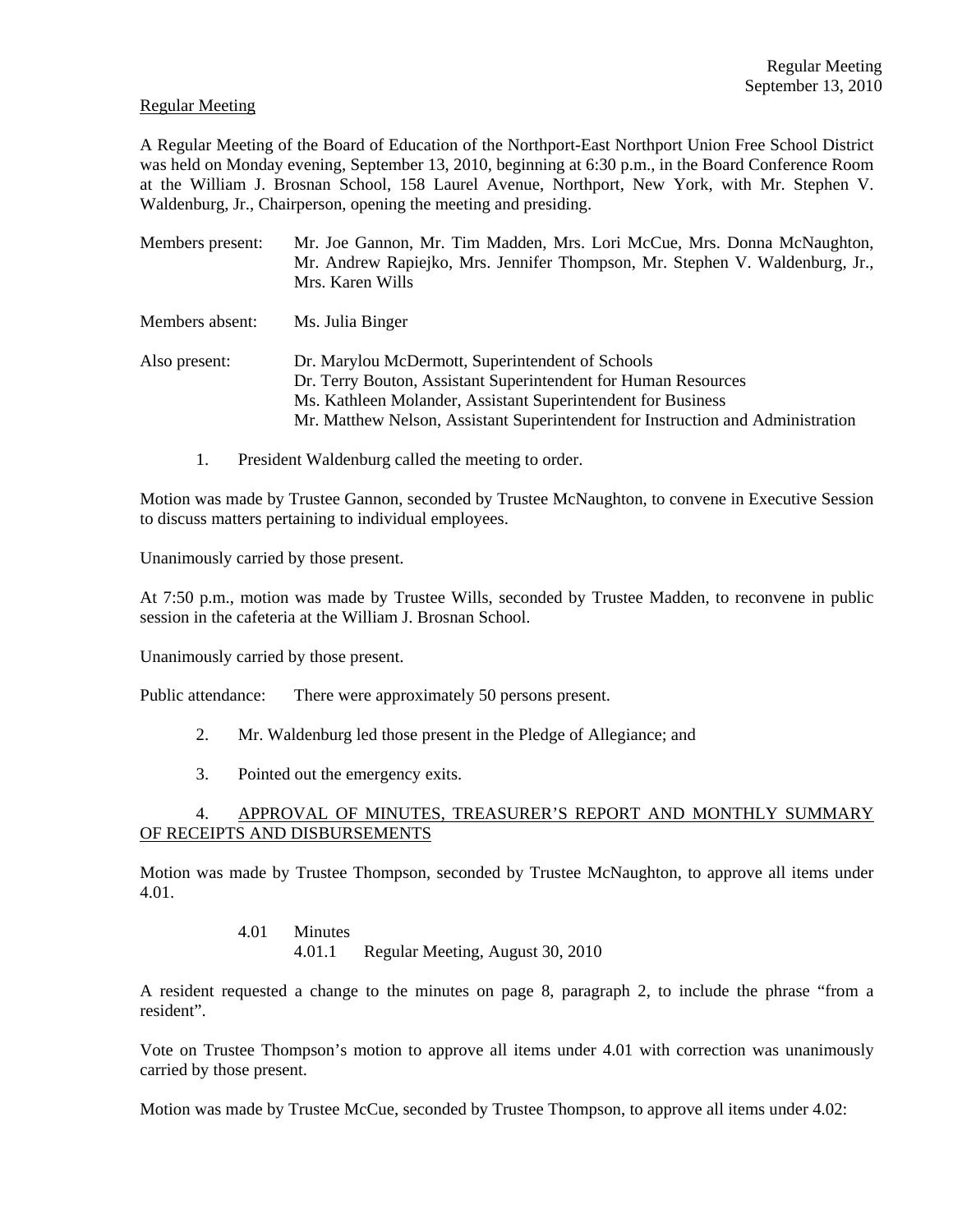- 4.02 Treasurer's Report and Monthly Summary of Receipts and Disbursements:
	- 4.02.1 Treasurer's Report for the period June 1, 2010 through June 30, 2010
	- 4.02.2 Monthly Summary of Receipts and Disbursements for June 2010

Vote on Trustee McCue's motion was unanimously carried by those present.

### 5. SPECIAL REPORTS/ANNOUNCEMENTS FROM THE SUPERINTENDENT

Dr. McDermott, Superintendent of Schools, stated that the District had a successful opening of schools with all principals reporting good first and second days. The District also held two Superintendent Conference Days which focused on differentiated instruction.

Dr. McDermott presented a brief report on the budget process revisions. Dr. McDermott stated the changes will align the District's budget with the New York State budget and expenditure reporting, increase efficiency and flexibility when making mid-process changes, conform to *Finance Manager* reporting formats and streamline the budget process, and eliminate unnecessary manual calculations by staff.

Dr. McDermott reviewed the designated and undesignated components of the Unreserved Fund Balance. Designated unreserved fund balance must be generated each year by the District from unanticipated revenue and/or unexpended appropriations such as unanticipated State Aid, lower than budgeted TAN interest rates and TAN premiums. Dr. McDermott noted that the District seeks to maintain a designated fund balance each year of approximately 3 million dollars to avoid "spikes" in the tax rate. Undesignated unreserved fund balance is monies that can be used for unanticipated expenses and is limited to the NYS cap of 4% of the District's total budget. Dr. McDermott noted that the District maintains an undesignated fund balance of approximately 5.9 million dollars. Dr. McDermott stated that there is no specific budget code that delineates the designed fund balance and no specific budget code that tracks the undesignated fund balance. In conclusion, Dr. McDermott stated that it is necessary for school districts to generate these designated monies within the budget to keep the tax levy steady and maintain an undesignated savings account or "rainy day" fund.

### 5.01 Review of Opening Day Class Sizes

Dr. McDermott stated that all classes in K-5 are under the cap of actual children in the class. Dr. McDermott noted that she spoke with each elementary school principal and they are comfortable with the composition of the classes and are confident in their ability to educate the students at a very high level.

There was a brief discussion regarding high school class sizes in English and Social Studies and increase in public school enrollment.

### 5.02 Overview of Instructional Initiatives for 2010-2011

Mr. Matt Nelson, Assistant Superintendent for Instruction and Administration, presented an overview of the 2010-2011 Instructional Initiatives. Mr. Nelson noted the common instructional goals of continuing the development of "living" curricular "documents" using the *Moodle* content management system; expanding professional development opportunities, focusing on collegial contributions in a Professional Learning Community; and facilitating differentiation of instruction at all grade levels and establishing pedagogical practices that measure student growth through formative assessments.

Mr. Nelson reviewed the RTI, AIS and Reading Instructional Initiatives including identifying and implementing "push-in" and other classroom-level intervention services for newly identified "basic proficiency-level 2" students; working with AIS Reading teachers to implement Leveled Literacy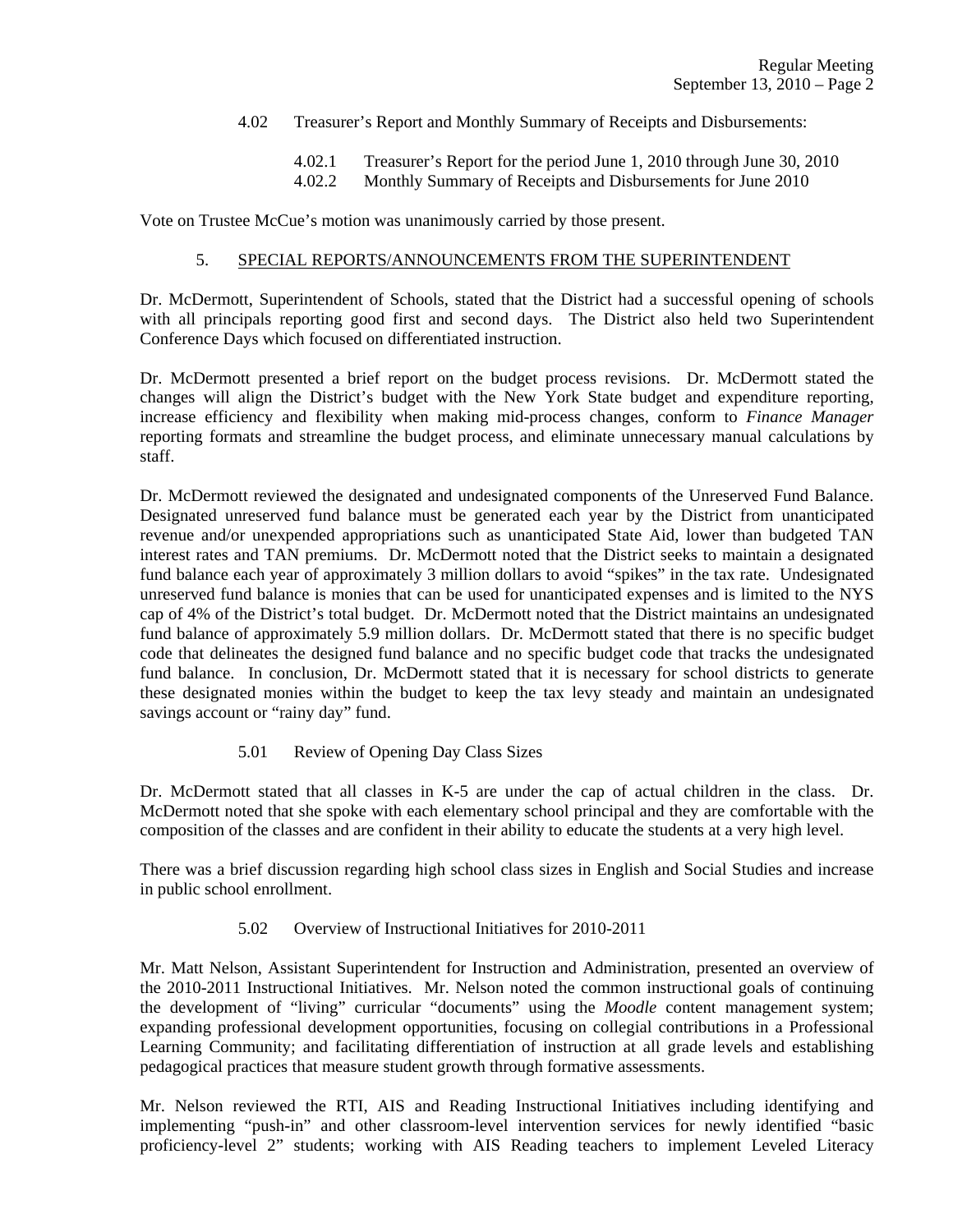Intervention program district-wide; rewriting AIS and RTI plans to meet the intervention needs of all students in grades K-12; and implementing and utilizing MAP assessment system from the Northwest Evaluation Association to facilitate intervention and differentiation in mathematics instruction in grades K-6.

There was as brief discussion regarding "push-in" intervention services, rewriting of the AIS program, and formative assessments. Mr. Nelson noted that the number of newly identified students in grades 3-8 increased to approximately 850 in English Language Arts. Ms. Christina Pulaski, Direct of Special Education, stated that in January of 2011 all school districts will be required to use the New York State Individual Education Program.

Mr. Nelson noted that the entire report on the 2010-2011 Instructional Initiatives is available on the District's website under the Board of Education Agendas.

President Waldenburg and Superintendent McDermott thanked Mr. Nelson for his informative report.

 5.03 The President of the Board reviewed the upcoming Board of Education meetings of October  $4<sup>th</sup>$ , October  $25<sup>th</sup>$  and November  $1<sup>st</sup>$ .

### 6. COMMUNICATIONS

 6.01 Two emails from Mr. Albert Prisco to Members of the Board, received July 19, 2010 and July 23, 2010, re: Negotiations and pensions

Mr. Prisco addressed the Board stating that there is a conflict of interest in using Ingerman Smith as the negotiating attorney and the Board should select three members to review the teacher's contract, sit down with the union at the negotiating table and report back to the board. Mr. Prisco also stated that the Board should integrate Social Security with pensions.

President Waldenburg stated that the Board is very involved in the negotiations process.

# 7. PUBLIC PARTICIPATION

 Name Comment Fred Trudwig Commented on the redesign of the District's website, inquired when information Resident regarding the money reallocated to bring back the 12 fte will be shown in the budget, and asked about the Board's involvement in the Town of Huntington legal fight with the MTA tax.

Ms. Kathleen Molander, Assistant Superintendent for Business, stated that the teacher's first payroll was on September  $10<sup>th</sup>$ , they are reviewing the appropriation codes, isolating those particular employees, and the amount of the transfer will be on a future Board agenda. Ms. Molander noted that school districts are the only entities that are getting reimbursed for the MTA tax and the District has received a reimbursement of \$175,000.

Motion was made by Trustee Gannon, seconded by Trustee McNaughton, to approve all items under 8., including Supplemental 8.01.1 (Schedule A #10-22) and Supplemental 8.01.3 (Schedule C #5-15).

# 8. SUPERINTENDENT'S REPORT, GENERAL - FOR BOARD ACTION

 8.01 Personnel Schedules, each dated September 13, 2010, and each attached and made part of the official minutes: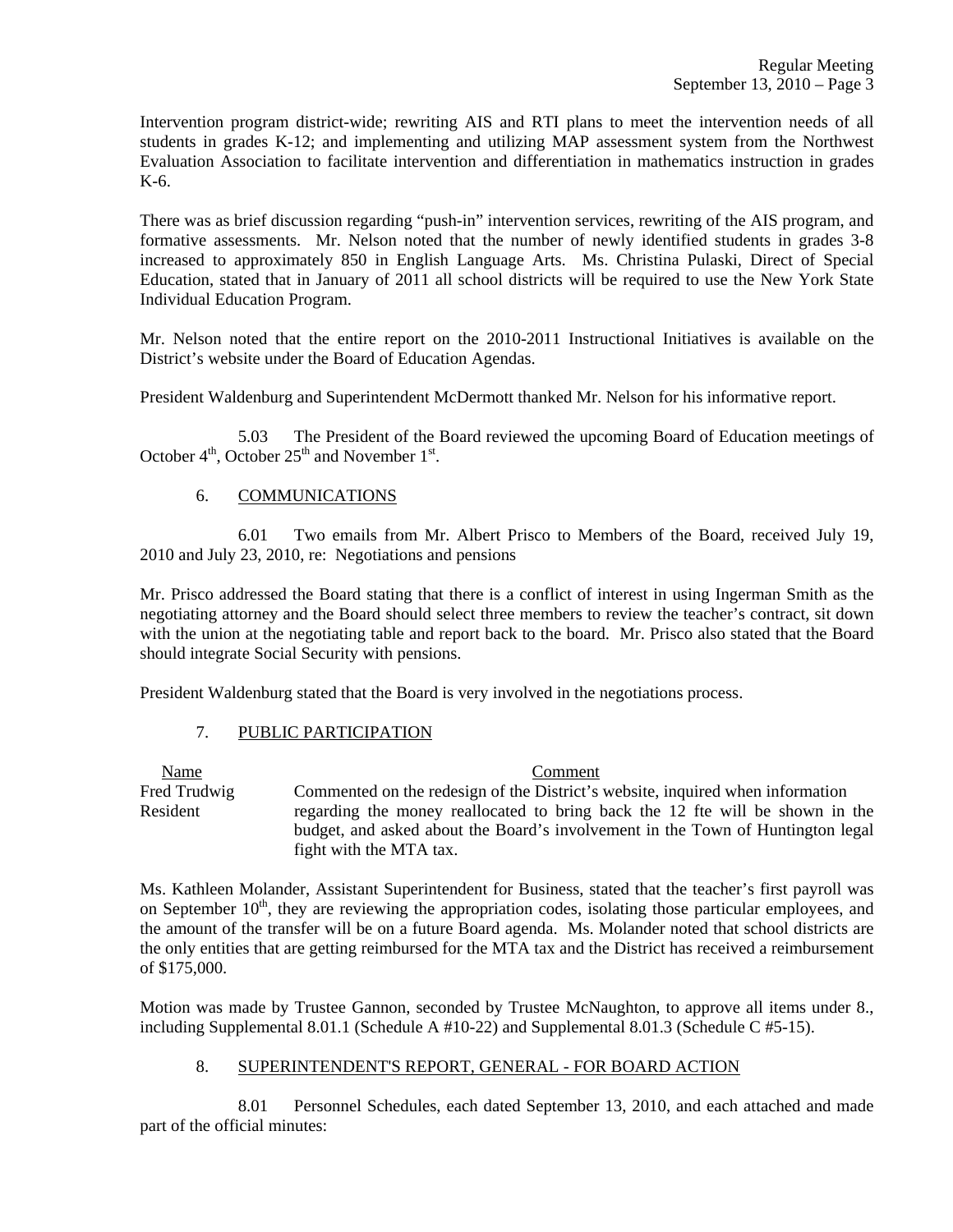Regular Meeting September 13, 2010 – Page 4

|        |                              | 8.01.1 Schedule A - Certified Staff (including Supplemental A #10-22) |
|--------|------------------------------|-----------------------------------------------------------------------|
|        | 8.01.2 Schedule B            | - Non-Instructional Staff                                             |
|        |                              | 8.01.3 Schedule C - Salary Transfers (including Supplemental C #5-15) |
| 8.01.4 | Schedule D - Extra Pay       |                                                                       |
|        | 8.01.5 Schedule K - PDC NASA |                                                                       |

8.02 Receiving for a second reading and adopting the following policy:

8.02.1 Policy #4526.1 – *"Internet Safety"*

8.03 Receiving for a second reading and adopting revisions to the following policy:

 8.03.1 Policy #8132 – *"Fire and Emergency Drills"* – New Numbering System (Old Policy #6114.1 – *"Fire Drills"*)

Vote on Trustee Gannon's motion to approve all items under 8., including Supplemental 8.01.1 (Schedule A #10-22) and Supplemental 8.01.3 (Schedule C #5-15) was unanimously carried by those present.

Motion was made by Trustee McCue, seconded by Trustee McNaughton, to approve all items under 9.

### 9. SUPERINTENDENT'S REPORT, FINANCIAL - FOR BOARD ACTION

9.01 Receiving the following donations to the District:

 9.01.1 Three (3) HP 7700 computers, approximately 2 to 3 years old, with flat screen monitors and keyboards from the Social Security Administration, value estimated by the donor to be approximately \$600

 9.01.2 \$500 from the Suffolk Association of School Business Officials to provide a scholarship to a deserving 2011 Northport High School business student graduate

 9.01.3 A corkboard/whiteboard combination to be installed at Norwood Avenue School from the Norwood Avenue School Class of 2010, value estimated by the donor to be approximately \$175

9.02 Approving the following resolution:

 "RESOLVED, that the Board of Education accept the donation of \$100 toward the purchase of art supplies for Norwood Avenue Elementary School and increase the 2010-2011 budget code A2110.5030.14.2000 by \$100 for this purpose

 RESOLVED, that the Board of Education hereby approves an increase in the revenue code A2705 of the 2010-2011 budget by \$100 with the understanding that this increase in revenue is the result of Norwood Avenue Elementary School's participation in The Golden Soldier Project"

9.03 Approving the following resolution:

 "RESOLVED, that the Board of Education accept the donation of \$51.82 toward the purchase of supplies for Norwood Avenue Elementary School and increase the 2010-2011 budget code A2110.5030.14.0200 by \$51.82 for this purpose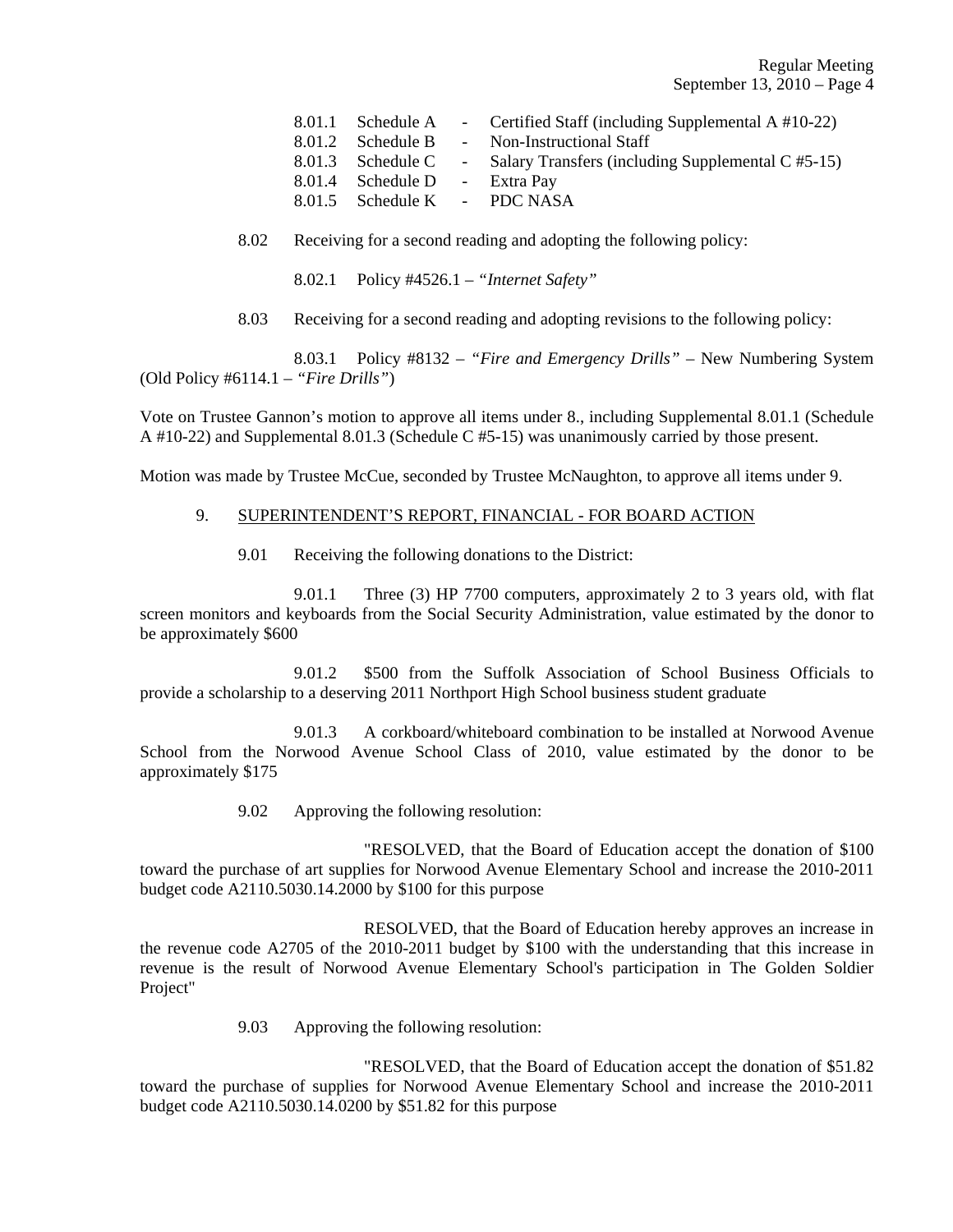RESOLVED, that the Board of Education hereby approves an increase in the revenue code A2705 of the 2010-2011 budget by \$51.82 with the understanding that this increase in revenue is the result of Norwood Avenue Elementary School's participation in the Stop and Shop A+ Bonus Bucks Program"

9.04 Approving transfer of general fund appropriations in the 2010-2011 budget

 9.05 Authorizing the administration to apply for a Rochester Institute of Technology Grant in the amount of \$560.00 to enhance support to the Project Lead the Way Program

9.06 Approving the following change orders::

 9.06.1 Change Order No. 4, SED Project #58-04-04-03-7-999-003, All Elementary Schools including William J. Brosnan School, increase in the amount of \$8,394.33

 9.06.2 Change Order No. 4, SED Project #58-04-04-03-7-999-003, All Elementary Schools including William J. Brosnan School, increase in the amount of \$17,002.13

 9.07 Approving a 2010-2011 Service Agreement between Northport-East Northport Union Free School District and Maryhaven

 9.08 Approving a 2010-2011 Service Agreement between Northport-East Northport Union Free School District and Cleary School for the Deaf

 9.09 Approving a 2010-2011 Service Agreement between Northport-East Northport Union Free School District and Julia Dyckman Andrus Memorial, Inc.

Vote on Trustee McCue's motion to approve all items under 9. was unanimously carried by those present.

### 10. SUPERINTENDENT'S REPORT - FOR INFORMATION ONLY

- 10.01 Student Activity Account Reports for June, 2010 from:
	- 10.01.1 Northport High School
	- 10.01.2 East Northport Middle School
	- 10.01.3 Northport Middle School
- 10.02 Schedule H Use of Facilities
- 10.03 Investment Report
	- 10.03.1 Investment Report for June, 2010
- 10.04 Collateral Report
	- 10.04.1 Collateral Report for June, 2010

#### 11. UNFINISHED BUSINESS

#### 12. NEW BUSINESS

Vice President Wills stated the Board Trustees received the New York State School Boards Association resolutions packet and asked for a sense of the Board on the particular issues. The Board's